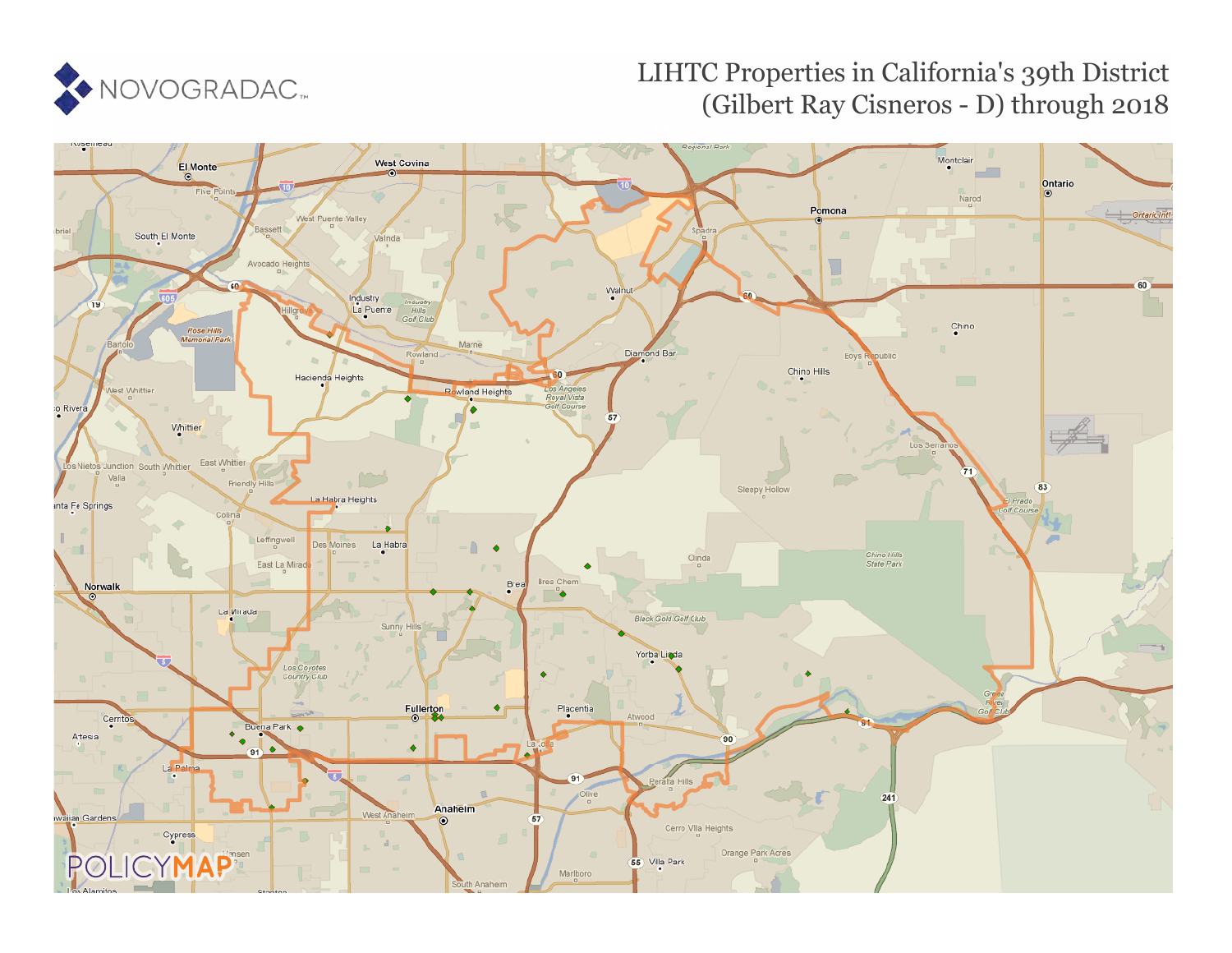## LIHTC Properties in California's 39th District Through 2018

| <b>Project Name</b>                                                 | <b>Address</b>                         | <b>City</b>                       | <b>State</b> | <b>Zip Code</b> | Nonprofit<br><b>Sponsor</b> | <b>Allocation</b><br>Year | Annual<br><b>Allocated</b><br><b>Amount</b> | in Service | <b>Year Placed Construction</b><br><b>Type</b> | <b>Total</b><br><b>Units</b> | Low<br>Income<br><b>Units</b> | <b>Rent or</b><br><b>Income</b><br><b>Ceiling</b> | <b>Credit</b><br><b>Percentag Exempt</b><br>$\bullet$ | Tax-<br><b>Bond</b>    | <b>HUD Multi-</b><br><b>Family</b><br><b>Financing/Rent</b><br>al Assistance |
|---------------------------------------------------------------------|----------------------------------------|-----------------------------------|--------------|-----------------|-----------------------------|---------------------------|---------------------------------------------|------------|------------------------------------------------|------------------------------|-------------------------------|---------------------------------------------------|-------------------------------------------------------|------------------------|------------------------------------------------------------------------------|
| <b>FULLERTON CITY</b><br><b>LIGHTS</b><br>RESIDENTIAL HOTEL LTH AVE | 224 E<br>COMMONWEA FULLERTON           |                                   | CA           | 92832           | No                          | 1999                      | \$661,590                                   | 1999       | <b>New Construction</b>                        | 137                          | 134                           | 60% AMGI                                          | 70%<br>present<br>value                               | No                     |                                                                              |
| <b>HACIENDA SENIOR</b><br><b>VILLAS</b>                             | 1901 S AZUSA<br>AVE                    | <b>HACIENDA</b><br><b>HEIGHTS</b> | CA           | 91745           | Yes                         | 1997                      | \$1,133,405                                 | 1999       | <b>New Construction</b>                        | 151                          | 150                           | 60% AMGI                                          | 70%<br>present<br>value                               | No                     |                                                                              |
| PALM GARDEN APTS                                                    | 400W<br>ORANGETHOR FULLERTON<br>PE AVE |                                   | ${\rm CA}$   | 92832           | $\rm No$                    | 1998                      | \$446,546                                   | 1999       | Acquisition and<br>Rehab                       | 224                          | 223                           | 60% AMGI                                          | 30 %<br>present<br>value                              | Yes                    |                                                                              |
| <b>PALMS APTS</b>                                                   | 1920 BATSON<br>AVE                     | <b>ROWLAND</b><br><b>HEIGHTS</b>  | ${\rm CA}$   | 91748           | $\rm No$                    | 1998                      | \$631,675                                   | 1999       | Acquisition and<br>Rehab                       | 332                          | 332                           | 60% AMGI                                          | 30%<br>present<br>value                               | Yes                    |                                                                              |
| <b>VINTAGE CANYON</b><br><b>SENIOR APTS</b>                         | 855 N BREA<br><b>BLVD</b>              | <b>BREA</b>                       | CA           | 92821           | No                          | 1997                      | \$591,655                                   | 1999       | <b>New Construction</b>                        | 105                          | 105                           | 60% AMGI                                          | 70%<br>present<br>value                               | $\mathbf{N}\mathbf{o}$ |                                                                              |
| <b>NORTH HILLS APTS</b>                                             | 570 IMPERIAL<br>HWY                    | <b>FULLERTON</b>                  | ${\rm CA}$   | 92835           | $\mathbf{N}\mathbf{o}$      | 1999                      | \$586,040                                   | 2000       | Acquisition and<br>Rehab                       | 204                          | 203                           | 60% AMGI                                          | 30%<br>present<br>value                               | Yes                    |                                                                              |
| ROWLAND HEIGHTS 1945 BATSON<br><b>APTS</b>                          | AVE                                    | <b>ROWLAND</b><br><b>HEIGHTS</b>  | ${\rm CA}$   | 91748           | $\mathbf{N}\mathbf{o}$      | 2001                      | \$418,789                                   | 2000       | Acquisition and<br>Rehab                       | 144                          | 142                           | 60% AMGI                                          | 30%<br>present<br>value                               | Yes                    |                                                                              |
| VILLA LA JOLLA                                                      | 734 W LA<br><b>JOLLA ST</b>            | <b>PLACENTIA</b>                  | CA           | 92870           | No                          | 2000                      | \$283,595                                   | 2000       | Acquisition and<br>Rehab                       | ${\bf 55}$                   | ${\bf 54}$                    | 60% AMGI                                          | 70%<br>present<br>value                               | No                     |                                                                              |
| <b>KLIMPEL MANOR</b>                                                | 229 E<br>AMERIGE AVE                   | <b>FULLERTON</b>                  | CA           | 92832           | No                          | 1993                      | \$336,000                                   | 1994       | <b>New Construction</b>                        | 59                           | 58                            | 60% AMGI                                          | 70%<br>present<br>value                               | No                     |                                                                              |
| <b>COURTYARD APTS -</b><br><b>FULLERTON</b>                         | 4127 W<br><b>VALENCIA DR</b>           | <b>FULLERTON</b>                  | CA           | 92833           | No                          | 1994                      | \$1,015,402                                 | 1995       | <b>New Construction</b>                        | 108                          | 108                           | 60% AMGI                                          | 70%<br>present<br>value                               | No                     |                                                                              |
| CYPRESS VILLA APTS $^{900\,N\,CYPRESS}_{ST}$ LA HABRA               |                                        |                                   | CA           | 90631           | No                          | 2000                      | \$189,758                                   | 2000       | Acquisition and<br>Rehab                       | 72                           | 71                            | 60% AMGI                                          | 30 %<br>present<br>value                              | Yes                    |                                                                              |
| <b>WALDEN GLEN APTS</b>                                             | 6570 KNOTT<br>AVE                      | <b>BUENA PARK</b>                 | CA           | 90621           | No                          | 2002                      | \$660,841                                   | 2000       | Acquisition and<br>Rehab                       | 186                          | 185                           | 60% AMGI                                          | 30%<br>present<br>value                               | Yes                    |                                                                              |
| <b>EAST FULLERTON</b><br><b>VILLAS</b>                              | 2140 E<br>CHAPMAN AVE FULLERTON        |                                   | CA           | 92831           | No                          | 1994                      | \$294,453                                   | 1996       | <b>New Construction</b>                        | 27                           | 27                            | 60% AMGI                                          | 70%<br>present<br>value                               | No                     |                                                                              |

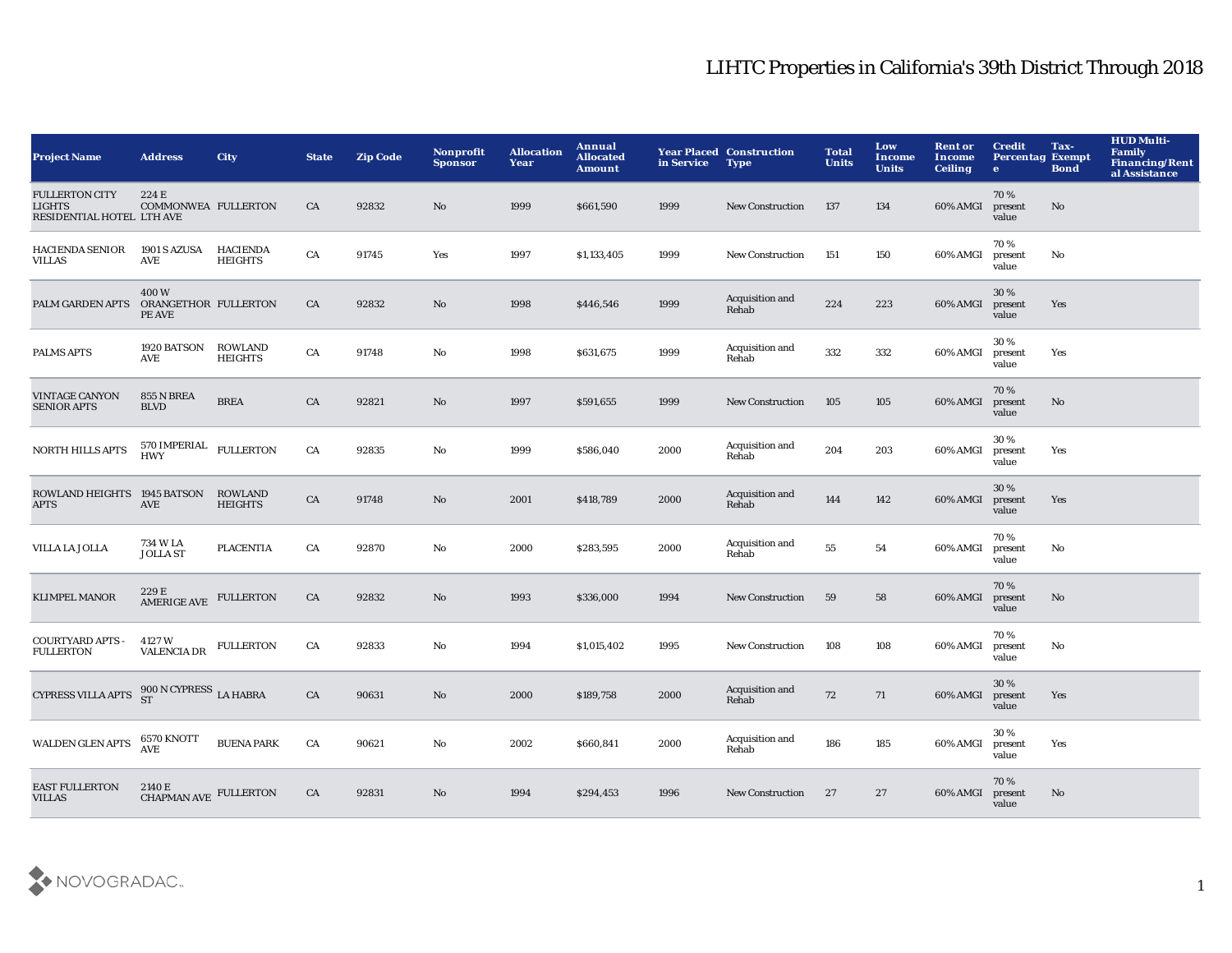## LIHTC Properties in California's 39th District Through 2018

| <b>Project Name</b>                          | <b>Address</b>                                                      | <b>City</b>                       | <b>State</b> | <b>Zip Code</b> | Nonprofit<br><b>Sponsor</b> | <b>Allocation</b><br>Year | Annual<br><b>Allocated</b><br><b>Amount</b> | in Service | <b>Year Placed Construction</b><br><b>Type</b> | <b>Total</b><br><b>Units</b> | Low<br>Income<br><b>Units</b> | <b>Rent or</b><br><b>Income</b><br><b>Ceiling</b> | <b>Credit</b><br><b>Percentag Exempt</b><br>$\bullet$ | Tax-<br><b>Bond</b> | <b>HUD Multi-</b><br>Family<br><b>Financing/Rent</b><br>al Assistance |
|----------------------------------------------|---------------------------------------------------------------------|-----------------------------------|--------------|-----------------|-----------------------------|---------------------------|---------------------------------------------|------------|------------------------------------------------|------------------------------|-------------------------------|---------------------------------------------------|-------------------------------------------------------|---------------------|-----------------------------------------------------------------------|
| <b>HARMONY PARK</b><br>APTS                  | 7252 MELROSE $_{\rm BUENA}$ PARK<br><b>ST</b>                       |                                   | CA           | 90621           | No                          | 1996                      | \$346,074                                   | 1996       | <b>New Construction</b>                        | 59                           | 58                            | 60% AMGI                                          | 70%<br>present<br>value                               | No                  |                                                                       |
| <b>GARNET LANE APTS</b>                      | $3125~\mathrm{GARNET}$<br><b>LN</b>                                 | <b>FULLERTON</b>                  | CA           | 92831           | No                          | 1996                      | \$101,958                                   | 1997       | Acquisition and<br>Rehab                       | 17                           | 17                            | 60% AMGI                                          | 70%<br>present<br>value                               | No                  |                                                                       |
| <b>WALNUT VILLAGE</b><br>APTS                | 620 S WALNUT BREA<br>AVE                                            |                                   | CA           | 92821           | No                          | 1996                      | \$257,020                                   | 1997       | Acquisition and<br>Rehab                       | 46                           | 46                            | 60% AMGI                                          | 70%<br>present<br>value                               | No                  |                                                                       |
| OAKCREST TERRACE EASTPARK                    | 22744<br><b>DRIVE</b>                                               | YORBA LINDA                       | CA           | 92886           | No                          | 2014                      | \$1,450,516                                 | 2016       | <b>New Construction</b>                        | 69                           | 68                            | 60% AMGI                                          | 70%<br>present<br>value                               |                     | $\mathbf{N}\mathbf{o}$                                                |
| YORBA LINDA PALMS 18444 YORBA<br><b>APTS</b> | <b>LINDA BLVD</b>                                                   | YORBA LINDA                       | CA           | 92886           | No                          | 2004                      | \$652,173                                   | 2006       | <b>New Construction</b>                        | 44                           | 43                            | 60% AMGI                                          | 70%<br>present<br>value                               | No                  |                                                                       |
| DORADO SENIOR<br><b>APTS</b>                 | 8622 STANTON BUENA PARK<br>AVE                                      |                                   | CA           | 90620           | No                          | 2004                      | \$1,666,259                                 | 2006       | <b>New Construction</b>                        | 150                          | 148                           | 60% AMGI                                          | 70%<br>present<br>value                               | No                  |                                                                       |
| <b>BONTERRA APTS</b><br>HOMES                | 551<br>$\textsc{DISCOVERY}\xspace\textsc{LN} \xspace \textsc{BREA}$ |                                   | CA           | 92821           | Yes                         | 2009                      | \$1,115,487                                 | 2011       | New Construction                               | 94                           | 93                            | 60% AMGI                                          | 30%<br>present<br>value                               | Yes                 | No                                                                    |
| IMPERIAL PARK APTS IMPERIAL                  | 430W<br><b>HWY</b>                                                  | <b>BREA</b>                       | CA           | 92821           |                             | 2007                      | \$611,637                                   | 2008       | Acquisition and<br>Rehab                       | 92                           | 91                            | 60% AMGI                                          | 30%<br>present<br>value                               | Yes                 |                                                                       |
| <b>VILLA PLUMOSA</b>                         | 4672 PLUMOSA $_{\rm YORBA~LINDA}$<br>DR                             |                                   | CA           | 92886           | Yes                         | 2007                      | \$1,149,697                                 | 2008       | Acquisition and<br>Rehab                       | 76                           | 75                            | 60% AMGI                                          | 70%<br>present<br>value                               | No                  |                                                                       |
| <b>VINTAGE AT</b><br><b>STONEHAVEN</b>       | 5303<br>STONEHAVEN YORBA LINDA<br>DR                                |                                   | CA           | 92887           | Yes                         | 2012                      | \$567,241                                   | 2013       | <b>Both New</b><br>Construction and<br>A/R     | 124                          | 124                           | 60% AMGI                                          | 30 %<br>present<br>value                              | Yes                 | $\rm\thinspace No$                                                    |
| <b>HARMONY CREEK</b>                         | 15554 GALE<br>AVE                                                   | <b>HACIENDA</b><br><b>HEIGHTS</b> | ${\rm CA}$   | 91745           | No                          | 2004                      | \$415,540                                   | 2005       | <b>New Construction</b>                        | 75                           | 74                            | 60% AMGI                                          | 30%<br>present<br>value                               | Yes                 |                                                                       |
| PARKWOOD APTS                                |                                                                     | 4075<br>PROSPECT AVE YORBA LINDA  | CA           | 92886           | No                          | 2002                      | \$331,751                                   | 2005       | <b>New Construction</b>                        | 101                          | 100                           | 60% AMGI                                          | 30 %<br>present<br>value                              | Yes                 |                                                                       |
| <b>BIRCH HILLS APTS</b>                      | $251\, \rm KRAEMER$<br><b>CIR</b>                                   | <b>BREA</b>                       | CA           | 92821           | Yes                         | 2011                      | \$1,009,384                                 | 2013       | <b>New Construction</b>                        | 115                          | 114                           | 60% AMGI                                          | 70%<br>present<br>value                               | No                  | No                                                                    |